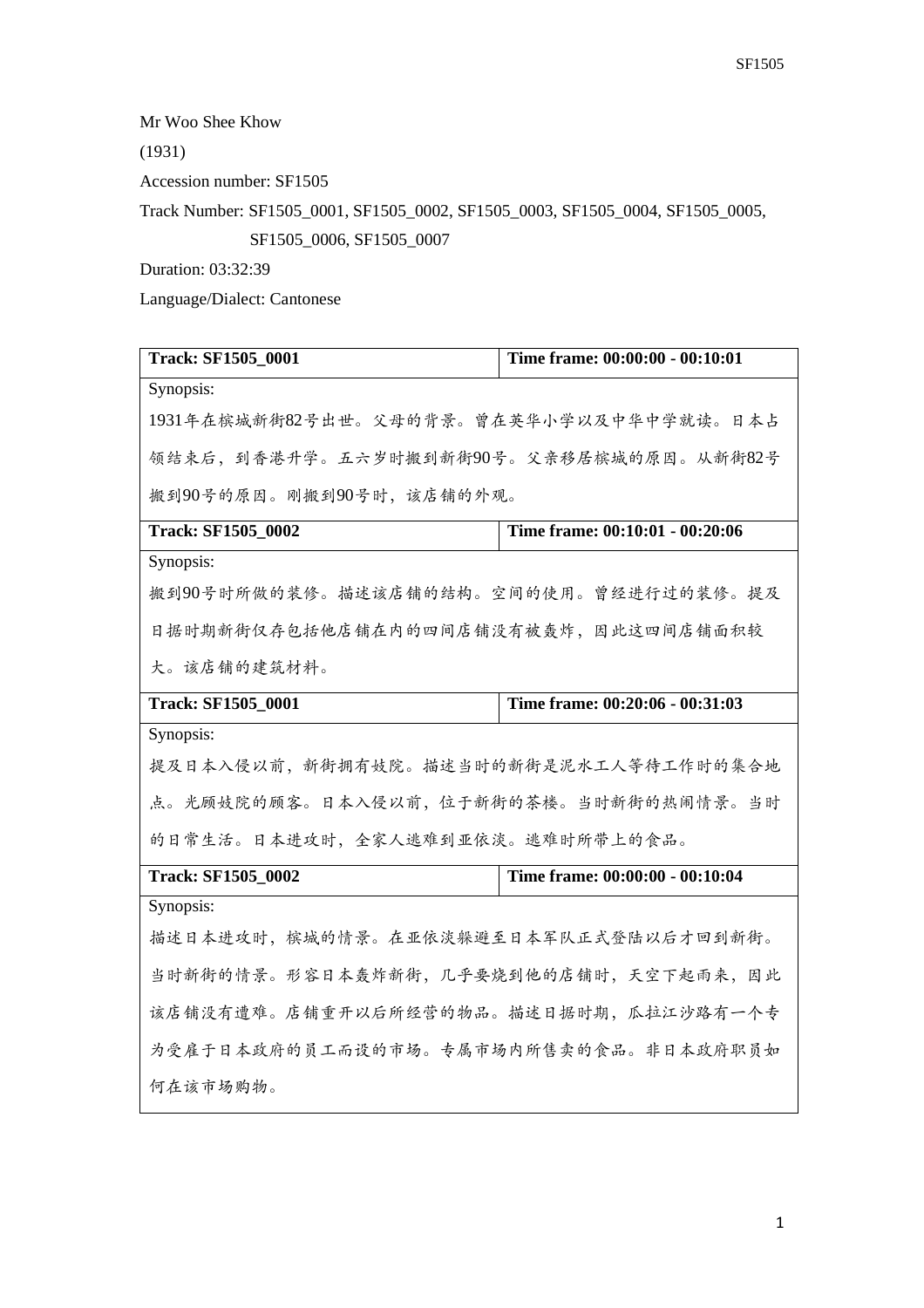| <b>Track: SF1505_0002</b>               | Time frame: 00:10:04 - 00:20:05 |
|-----------------------------------------|---------------------------------|
| Synopsis:                               |                                 |
| 日军统治时的心情。描述肃清时的情景。日据时期的日常生活。提及当时市场上较难   |                                 |
| 获得的物品能够通过经纪人取得。日据时期的日常生活。               |                                 |
| <b>Track: SF1505_0002</b>               | Time frame: 00:20:05 - 00:31:03 |
| Synopsis:                               |                                 |
| 提及新街被轰炸以后,人们利用被炸了的地方种菜。日据时期所使用的纸币。日据时   |                                 |
| 期没有上学的原因。店铺的货源供应。如何运货。当时的顾客。顾客通常购买的货    |                                 |
| 品。日据时期货价浮动的原因。                          |                                 |
| <b>Track: SF1505_0003</b>               | Time frame: 00:00:00 - 00:10:10 |
| Synopsis:                               |                                 |
| 描述日据时期如何购买米。对日本政府的印象。当时的心情。日据时期槟城的货品供   |                                 |
| 应商。知道二战结束以后的心情。描述日本宣布投降以后,槟城的情景。        |                                 |
| <b>Track: SF1505_0003</b>               | Time frame: 00:10:10 - 00:20:00 |
| Synopsis:                               |                                 |
| 继续描述日本宣布投降以后,槟城的情景。二战结束以后,开始采购香港的货品。描   |                                 |
| 述日本统治时期的货品摆放方式。战争结束以后到香港升学。选择香港的原因。入学   |                                 |
| 的标准。申请就读香港商学院的过程。到香港去的交通工具。             |                                 |
| <b>Track: SF1505_0003</b>               | Time frame: 00:20:00 - 00:31:03 |
| Synopsis:                               |                                 |
| 从槟城到香港的船只名字。到香港去的装备。出发当天去码头所使用的交通工具。船   |                                 |
| 上的情况。大约1951年,还在就读香港商学院时,回到中国乡下结婚,然后再回到香 |                                 |
| 港念书。                                    |                                 |
| <b>Track: SF1505_0004</b>               | Time frame: 00:00:00 - 00:10:05 |
| Synopsis:                               |                                 |
| 在商学院所学习的知识。认为当时所学到最有用的知识。描述原本打算逗留香港,但   |                                 |
| 是由于签证到期必须回国,适逢文化革命,其祖母、妻子和孩子被迫逃到槟城来。提   |                                 |
| 及帮忙他们申请签证不容易。为何不再回去中国乡下。提及在香港念书期间,在姑丈   |                                 |
| 的店铺内学习。                                 |                                 |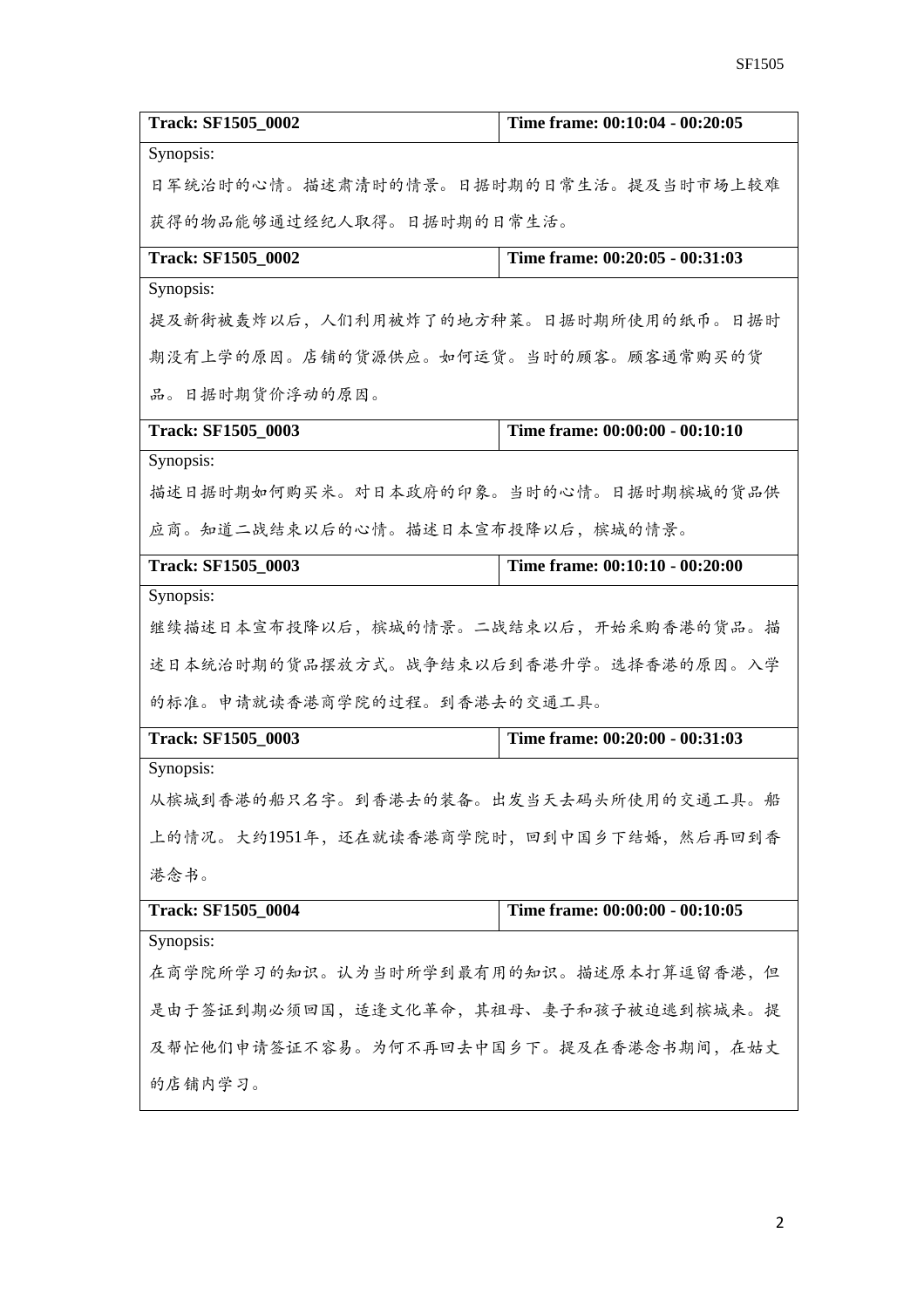| <b>Track: SF1505 0004</b>                 | Time frame: 00:10:05 - 00:20:07 |
|-------------------------------------------|---------------------------------|
| Synopsis:                                 |                                 |
| 在香港期间最想念槟城的地方。描述在香港期间与家人联系的方式。在香港就读时,     |                                 |
| 对香港的印象。比起香港,更喜欢槟城的原因。店铺名字的意思。念完书以后,回到     |                                 |
| 店铺帮忙。                                     |                                 |
| <b>Track: SF1505 0004</b>                 | Time frame: 00:20:07 - 00:31:03 |
| Synopsis:                                 |                                 |
| 1950年代, 回到店铺帮忙时, 该店的情况。当时新街的其他店铺。描述把在商学院所 |                                 |
| 学的知识应用在店铺管理上。顾客付款的方式。描述有一次上门收账被顾客骂,以及     |                                 |
| 事后的处理方式。提及遇上各种各样的顾客。从香港回到槟城以后的日常生活。       |                                 |
| <b>Track: SF1505_0005</b>                 | Time frame: 00:00:00 - 00:10:03 |
| Synopsis:                                 |                                 |
| 继续描述从香港回到槟城以后的日常生活。形容自由港时期槟城的情景。提及货品的     |                                 |
| 畅销程度根据季节而定。新加坡和吉隆坡货品运输到槟城的方式。订货的方式。香港     |                                 |
| 的货品种类。                                    |                                 |
| <b>Track: SF1505_0005</b>                 | Time frame: 00:10:03 - 00:20:03 |
| Synopsis:                                 |                                 |
| 什么情况下会向新加坡订货。货品摆放的方式。介绍一些店内所售卖的酒类。继续描     |                                 |
| 述货品的摆放方式。在货品上写暗号标记货品最低价钱。自由港时期主要的顾客群。     |                                 |
| 描述当时的酒楼多聘有采购员。                            |                                 |
| Track: SF1505_0005                        | Time frame: 00:20:03 - 00:31:03 |
| Synopsis:                                 |                                 |
| 酒楼采购员载送货品的方式。与采购员之间的互动。自由港时期的员工人数。提及员     |                                 |
| 工之间的问题以及解决方式。员工之间的工作分配。店铺的营业时间。店内曾进行的     |                                 |
| 装修。提及除了买卖货品以外,自由港时期也经营收购麻包袋寄往香港的生意。自由     |                                 |
| 港时代的情景。                                   |                                 |
| <b>Track: SF1505_0006</b>                 | Time frame: 00:00:00 - 00:10:13 |
| Synopsis:                                 |                                 |
| 描述自由港时代所售卖的货品。在自由港时代,每逢农历新年前都会延长营业时间。     |                                 |
| 描述新年的情景。描述以往七巧节时所售卖的物品,以及主要的顾客。七巧节购买秧     |                                 |
| 的含义。中秋节店铺内所售卖的物品。                         |                                 |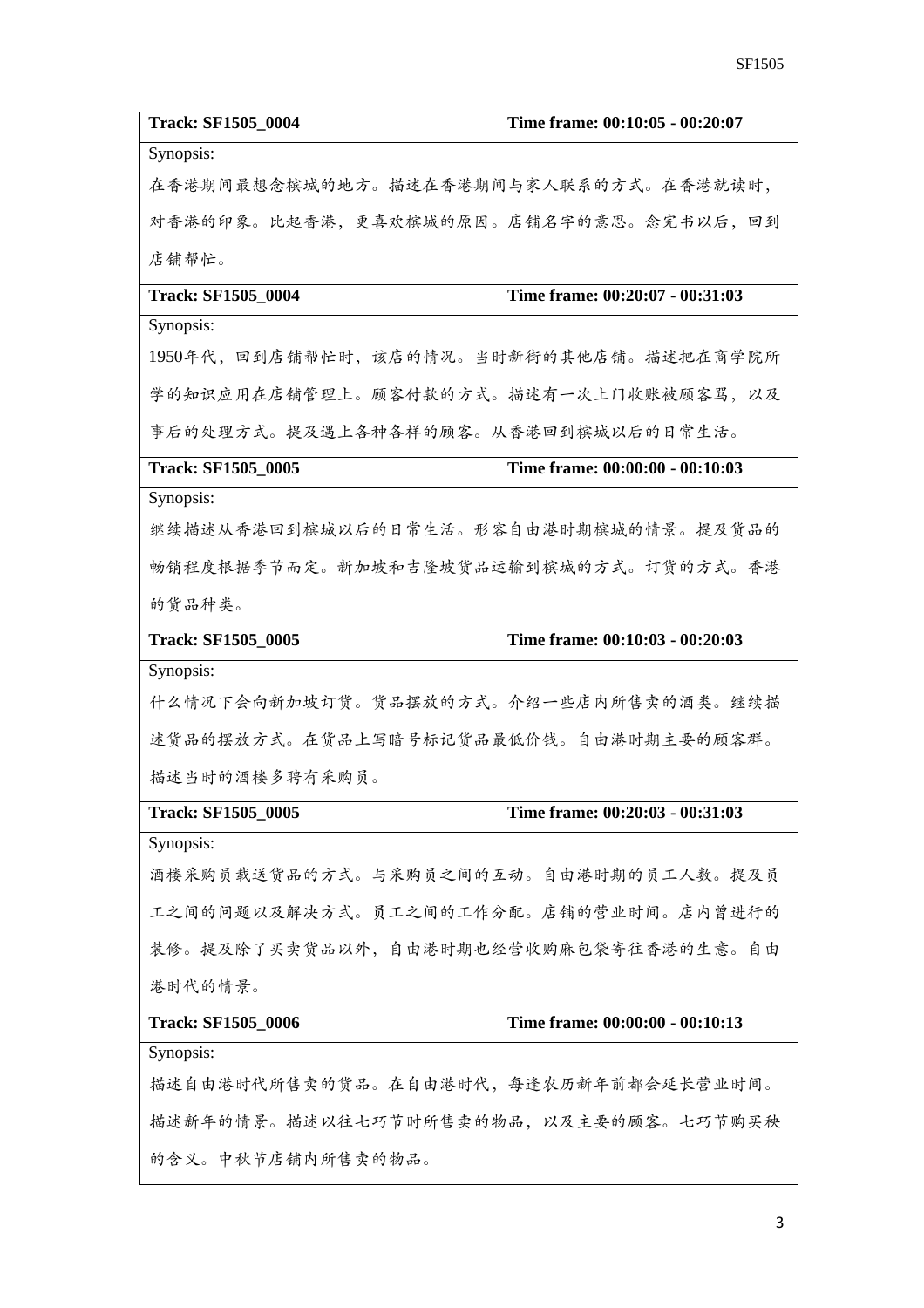| <b>Track: SF1505 0006</b>                 | Time frame: 00:10:03 - 00:20:03 |
|-------------------------------------------|---------------------------------|
| Synopsis:                                 |                                 |
| 槟城失去自由港地位以后,失去槟城以外地区的顾客。解释原因。员工数量的变化。     |                                 |
| 槟城失去自由港地位以后开始增设冷藏室。需要储存在冷藏室的货品。提及不同籍贯     |                                 |
| 的顾客的喜好。提及最忙碌的季节。                          |                                 |
| <b>Track: SF1505_0006</b>                 | Time frame: 00:20:03 - 00:35:56 |
| Synopsis:                                 |                                 |
| 新顾客如何找上门来。描述1967年槟城大罢市时,看见日本横街有一群年轻人在烧垃   |                                 |
| 圾抗议。1969年513期间最畅销的物品。对于店铺的感情。最满足的地方。提及最高兴 |                                 |
| 看到老顾客上门来。做人的原则。依然正在工作的原因。对于店铺有人接手,觉得很     |                                 |
| 安慰。                                       |                                 |
| Track: SF1505_0007                        | Time frame: 00:00:00 - 00:10:03 |
| Synopsis:                                 |                                 |
| 介绍新年期间装在店铺前的"唐山腊味"牌匾承包商。该招牌的意思、用料和颜色。亮    |                                 |
| 招牌灯的时间。挂上该招牌和拆卸的时间。该招牌带来的效果。店内所售卖的腊味。     |                                 |
| 需要先预订的腊味。                                 |                                 |
| <b>Track: SF1505_0007</b>                 | Time frame: 00:10:03 - 00:21:28 |
| Synopsis:                                 |                                 |
| 认为腊味已经成为美食,因此无分籍贯,人人喜欢。提及人们购买腊味的习惯。影响     |                                 |
| 腊味价格的因素。"唐山腊味"的意思。点出腊鸭英文翻译的错处。中国人吃腊肉的原    |                                 |
| 因。                                        |                                 |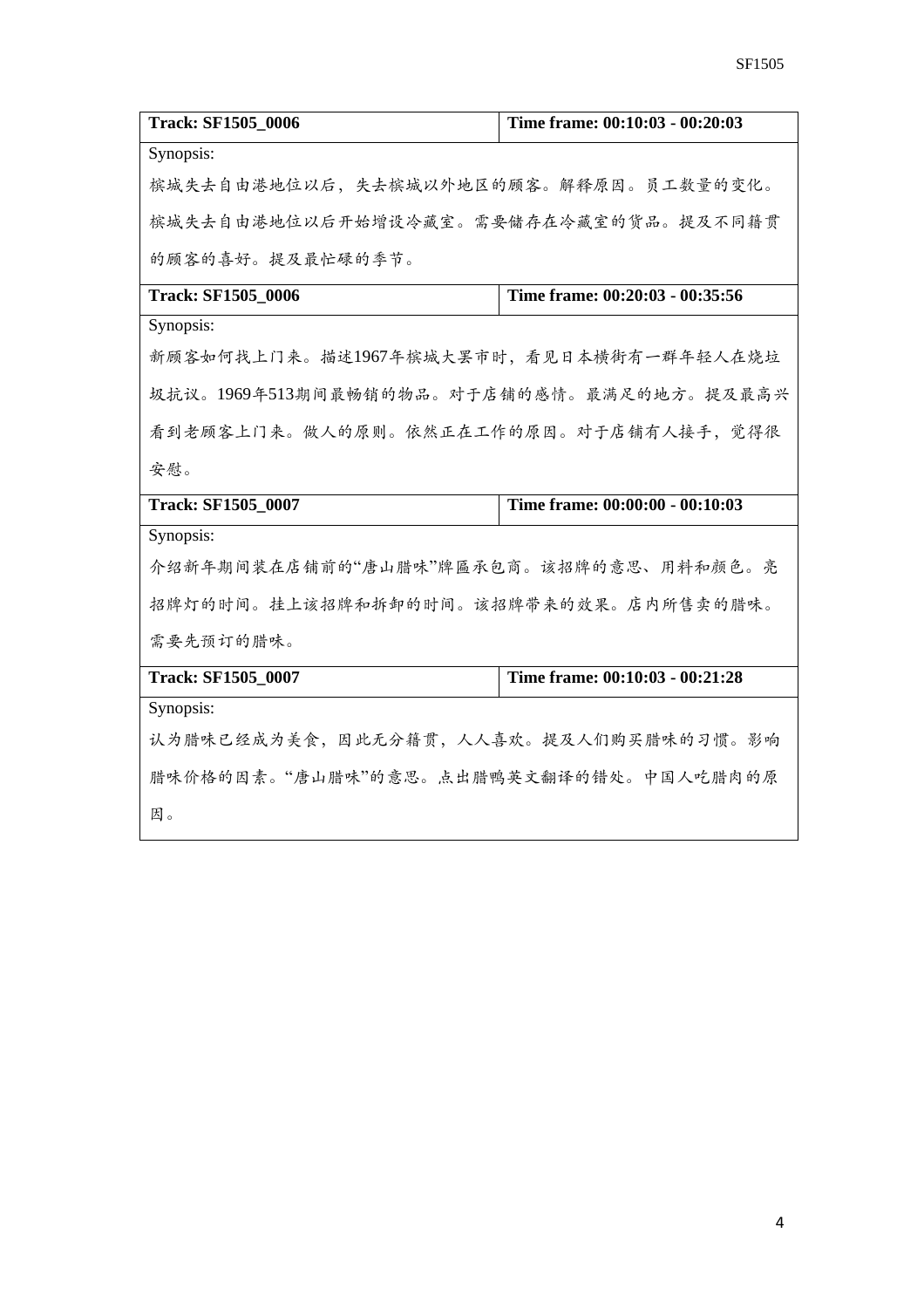Mr Woo Shee Khow (1931) Accession number: SF1505 Track Number: SF1505\_0001, SF1505\_0002, SF1505\_0003, SF1505\_0004, SF1505\_0005, SF1505\_0006, SF1505\_0007 Duration: 03:32:39

Language/Dialect: Cantonese

| <b>Track: SF1505_0001</b>                                                                      | Time frame: 00:00:00 - 00:10:01 |
|------------------------------------------------------------------------------------------------|---------------------------------|
| Synopsis:                                                                                      |                                 |
| Born at 82 Campbell Street, Penang in 1931. Parents' background. Studied at Anglo Chinese      |                                 |
| School and Chung Hwa Confucian High School. Continued his studies in Hong Kong when            |                                 |
| the Japanese occupation ended. Moved to 90 Campbell Street at the age of five or six. The      |                                 |
| reason of his father's migration to Penang. The reason of moving from 82 Campbell Street to    |                                 |
| 90 Campbell Street. The exterior of 90 Campbell Street when they first moved in.               |                                 |
| <b>Track: SF1505_0002</b>                                                                      | Time frame: 00:10:01 - 00:20:06 |
| Synopsis:                                                                                      |                                 |
| Renovation made when they moved to 90 Campbell Street. Described the structure of the shop.    |                                 |
| The use of space. Renovation done. Mentioned that his shop and the other three were in bigger  |                                 |
| size compared to the others, because they were the only four shops left unharmed from the      |                                 |
| Japanese bombing. Building materials of the shop.                                              |                                 |
| <b>Track: SF1505_0001</b>                                                                      | Time frame: 00:20:06 - 00:31:03 |
| Synopsis:                                                                                      |                                 |
| Mentioned the existence of brothels in Campbell Street before the Japanese invasion.           |                                 |
| Described that Campbell Street by that time was also a gathering place for plastering workers  |                                 |
| while they were waiting for jobs. The brothels' customers. Coffee shops located in Campbell    |                                 |
| Street before the Japanese invasion. The lively Campbell Street by that time. Daily routine at |                                 |
| that time. His whole family fled to Air Itam during the Japanese invasion. Food that was       |                                 |
| brought along during the escape.                                                               |                                 |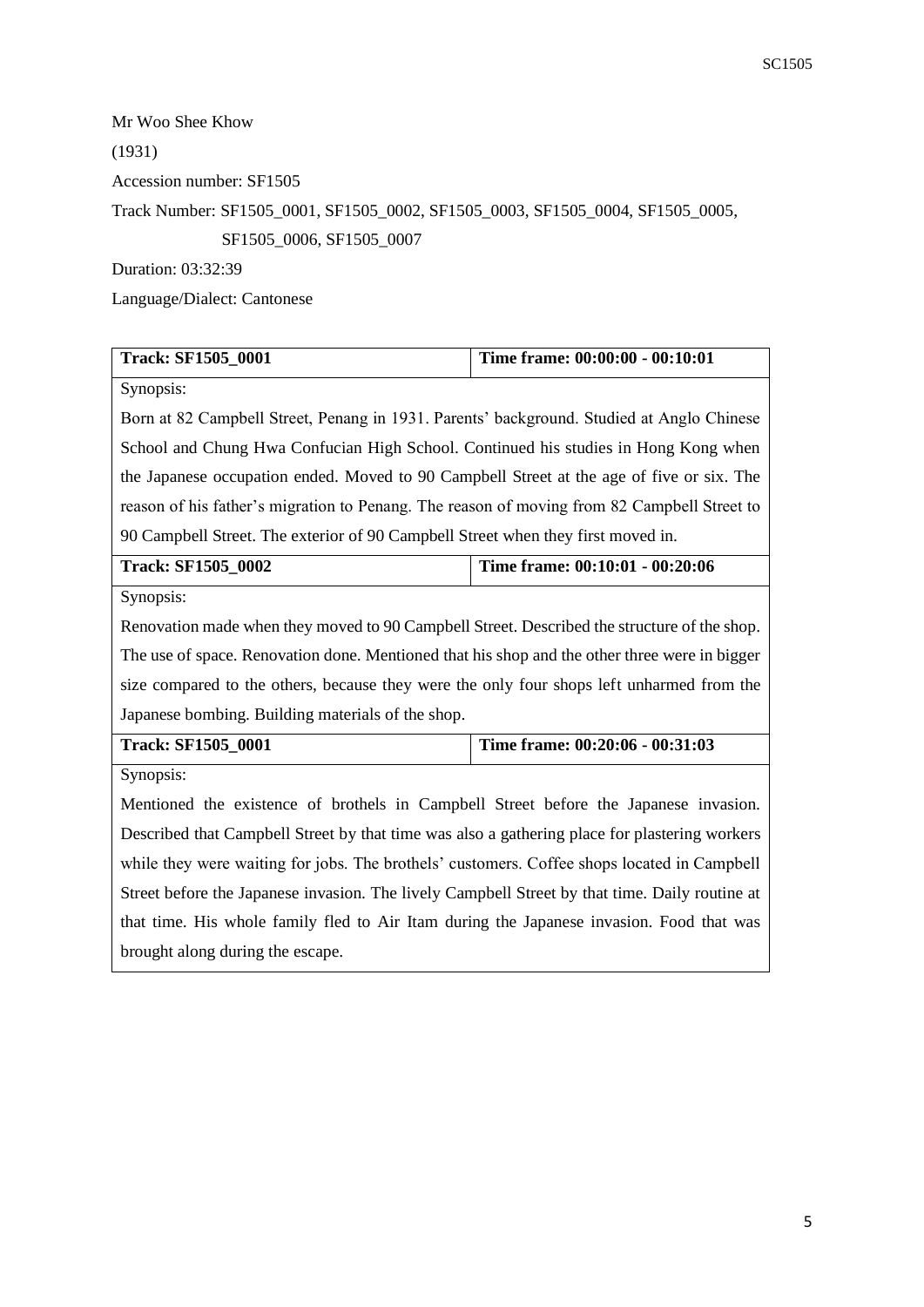| <b>Track: SF1505_0002</b>                                                                       | Time frame: 00:00:00 - 00:10:04                                                             |  |
|-------------------------------------------------------------------------------------------------|---------------------------------------------------------------------------------------------|--|
| Synopsis:                                                                                       |                                                                                             |  |
| Described the situation in Penang during the Japanese invasion. Took a shelter in Air Itam, and |                                                                                             |  |
| returned to Campbell Street only when the Japanese had landed officially. Campbell Street at    |                                                                                             |  |
|                                                                                                 | that time. Described that during the Japanese bombing, when the fire was about to reach his |  |
| shop, the rain started and thus his shop was saved from being burnt. Described a market at      |                                                                                             |  |
| Kuala Kangsar Road which catered specially for the Japanese government employees during         |                                                                                             |  |
| the Japanese occupation. Food sold at the special market. How would the non-Japanese            |                                                                                             |  |
| government workers buy food from the market.                                                    |                                                                                             |  |
| <b>Track: SF1505_0002</b>                                                                       | Time frame: 00:10:04 - 00:20:05                                                             |  |
| Synopsis:                                                                                       |                                                                                             |  |
| His feelings during the Japanese occupation. Described the Operation Sook Ching (purge          |                                                                                             |  |
| through cleansing). Daily routine during the Japanese occupation. Mentioned rare items in the   |                                                                                             |  |
| market could be obtained through agents. Daily routine during the Japanese occupation.          |                                                                                             |  |
| <b>Track: SF1505_0002</b>                                                                       | Time frame: 00:20:05 - 00:31:03                                                             |  |
| Synopsis:                                                                                       |                                                                                             |  |
| Mentioned that the bombed areas in Campbell Street were used to grow vegetables. Currency       |                                                                                             |  |
| notes used during the Japanese occupation. The reason of not going to school during the         |                                                                                             |  |
| Japanese occupation. Stock supply at shop. The goods delivery. The customers then. Items        |                                                                                             |  |
| commonly bought by customers. The reason of fluctuating prices.                                 |                                                                                             |  |
| <b>Track: SF1505_0003</b>                                                                       | Time frame: 00:00:00 - 00:10:10                                                             |  |
| Synopsis:                                                                                       |                                                                                             |  |
| Described how to buy rice during the Japanese occupation. His impression on the Japanese        |                                                                                             |  |
| government. His feelings then. Grocery supplies during the Japanese occupation. His feelings    |                                                                                             |  |
| upon knowing it was the end of World War II. Described the situation in Penang after the        |                                                                                             |  |
| Japanese announced their surrender.                                                             |                                                                                             |  |
| <b>Track: SF1505_0003</b>                                                                       | Time frame: 00:10:10 - 00:20:00                                                             |  |
| Synopsis:                                                                                       |                                                                                             |  |
| Continued with the description on the situation in Penang after the Japanese announced their    |                                                                                             |  |
| surrender. Began purchasing goods from Hong Kong when World War II ended. Described             |                                                                                             |  |
| goods displaying method during the Japanese occupation. Furthered his studies in Hong Kong      |                                                                                             |  |
| after the war. Why he chose Hong Kong. Criteria of the admission. Application process for       |                                                                                             |  |
| studying in the school of business in Hong Kong. Transportation used to go to Hong Kong.        |                                                                                             |  |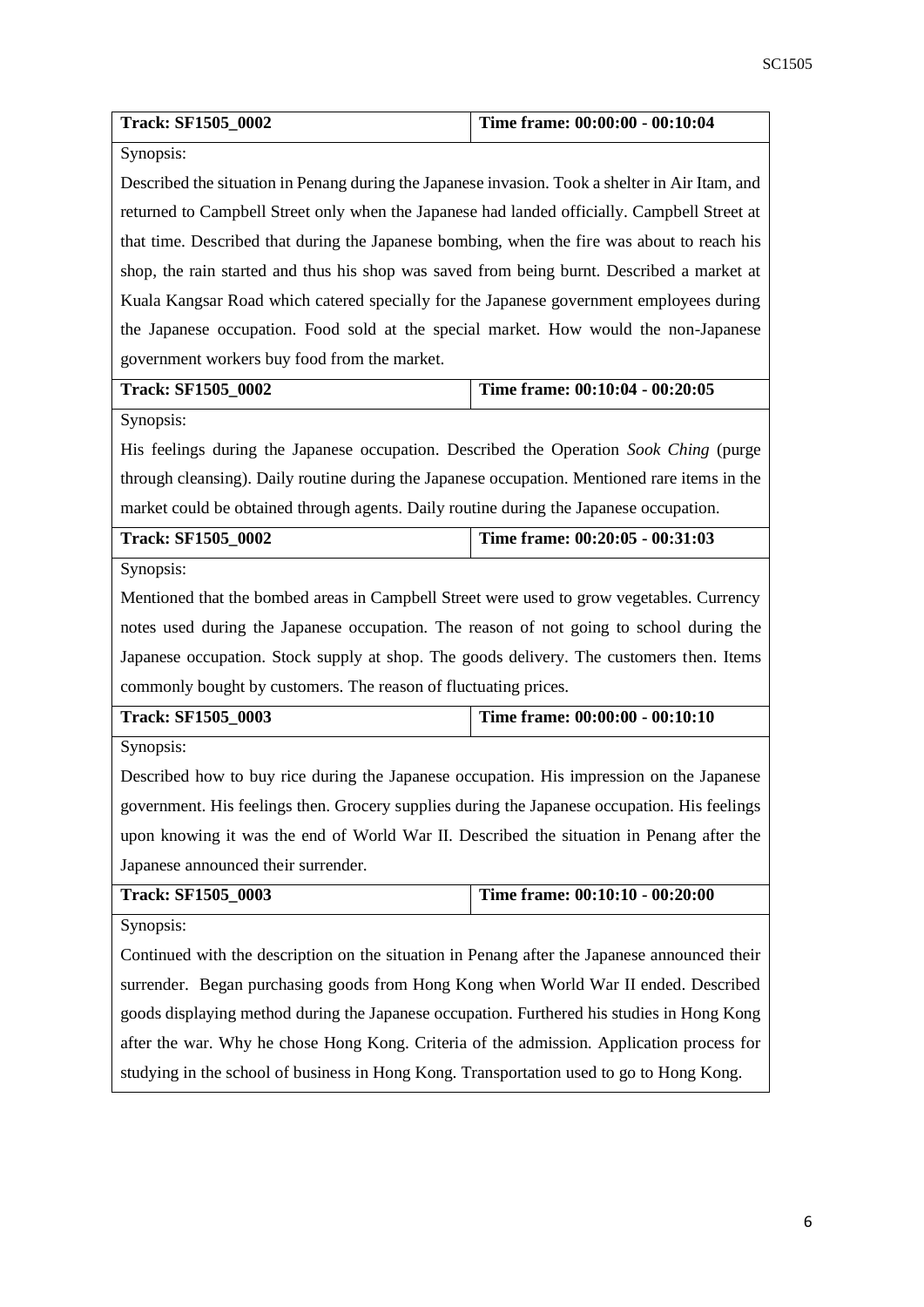| <b>Track: SF1505 0003</b>                                                                      | Time frame: 00:20:00 - 00:31:03                                                                  |  |
|------------------------------------------------------------------------------------------------|--------------------------------------------------------------------------------------------------|--|
| Synopsis:                                                                                      |                                                                                                  |  |
| Name of the ship taken from Penang to Hong Kong. Things brought along to Hong Kong.            |                                                                                                  |  |
| Transportation used to go to the port on the day of departure. Condition on the ship. Getting  |                                                                                                  |  |
| married in about 1951, in his ancestral home in China when he was still studying in the school |                                                                                                  |  |
| of business, and then resumed his studies in Hong Kong.                                        |                                                                                                  |  |
| <b>Track: SF1505_0004</b>                                                                      | Time frame: 00:00:00 - 00:10:05                                                                  |  |
| Synopsis:                                                                                      |                                                                                                  |  |
| Knowledge learned in the school of business. What he thought the most useful knowledge         |                                                                                                  |  |
|                                                                                                | learned at that time. Described his initial intention to stay longer in Hong Kong, but had to go |  |
| home because his visa expired, during which it was coincided with the Cultural Revolution in   |                                                                                                  |  |
| China and thus his grandmother, wife and son had to flee to Penang. Mentioned it was hard in   |                                                                                                  |  |
| their visa applications. Why he would not go back to his ancestral home in China anymore.      |                                                                                                  |  |
| Mentioned learning at his uncle's shop when studying in Hong Kong.                             |                                                                                                  |  |
| <b>Track: SF1505 0004</b>                                                                      | Time frame: 00:10:05 - 00:20:07                                                                  |  |
| Synopsis:                                                                                      |                                                                                                  |  |
| What he missed the most about Penang when he was in Hong Kong. Described the way to keep       |                                                                                                  |  |
| in touch with his family when he was in Hong Kong. His impression of Hong Kong at that         |                                                                                                  |  |
| time. Why he preferred Penang to Hong Kong. The meaning of the name of his shop. Came          |                                                                                                  |  |
| back to help in the shop after finishing his studies.                                          |                                                                                                  |  |
| <b>Track: SF1505_0004</b>                                                                      | Time frame: 00:20:07 - 00:31:03                                                                  |  |
| Synopsis:                                                                                      |                                                                                                  |  |
| Condition of the shop when he was back to help in the 1950s. Other shops in Campbell Street.   |                                                                                                  |  |
| Described applying the knowledge learned at the school of business to his shop. Paying         |                                                                                                  |  |
| methods of the customers. Described being scolded by a customer when trying to collect debt,   |                                                                                                  |  |
| and how he handled it. Mentioned meeting a lot of different customers. Daily routine after he  |                                                                                                  |  |
| returned to Penang from Hong Kong.                                                             |                                                                                                  |  |
| <b>Track: SF1505_0005</b>                                                                      | Time frame: 00:00:00 - 00:10:03                                                                  |  |
| Synopsis:                                                                                      |                                                                                                  |  |
| Continued to describe his daily routine after he returned to Penang from Hong Kong. Described  |                                                                                                  |  |
| Penang during the free port era. Mentioned that the demand of goods depended on the seasons.   |                                                                                                  |  |
| The Singapore-Penang and Kuala Lumpur-Penang goods transportation method.<br>Goods             |                                                                                                  |  |
| ordering method. Types of goods ordered from Hong Kong.                                        |                                                                                                  |  |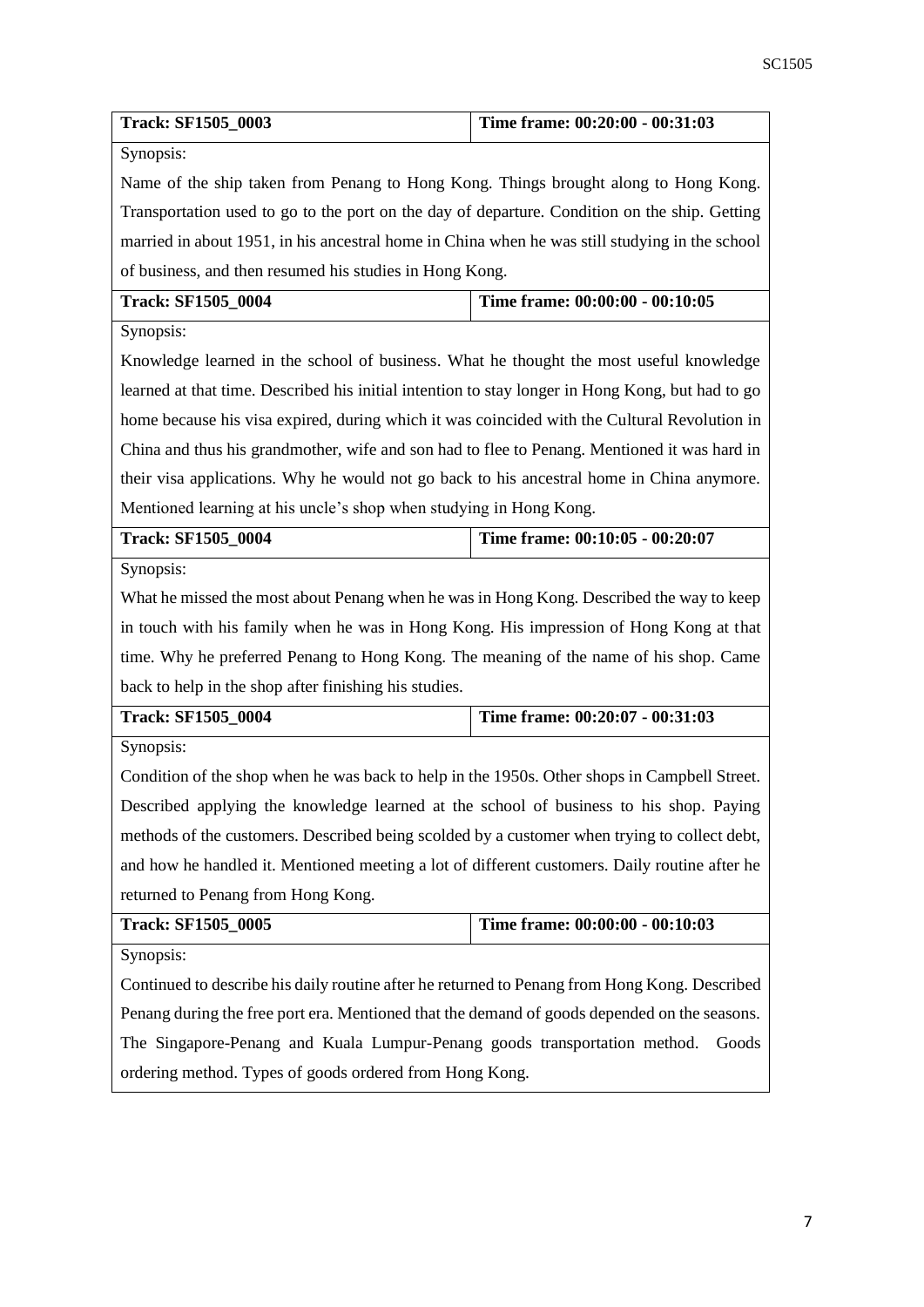| <b>Track: SF1505_0005</b>                                                                      | Time frame: 00:10:03 - 00:20:03 |
|------------------------------------------------------------------------------------------------|---------------------------------|
| Synopsis:                                                                                      |                                 |
| Circumstances that required goods ordering from Singapore. The goods displaying method.        |                                 |
| Introduced some of the alcoholic drinks sold at shop. Continued with the goods displaying      |                                 |
| method. Wrote secret codes on goods to indicate the lowest price. The main group of customers  |                                 |
| during the free port era. Mentioned that many restaurants at that time would employ a          |                                 |
| purchaser.                                                                                     |                                 |
| <b>Track: SF1505 0005</b>                                                                      | Time frame: 00:20:03 - 00:31:03 |
| Synopsis:                                                                                      |                                 |
| Goods delivery methods used by purchasers. Interaction with purchasers. Number of workers      |                                 |
| during the free port era. Mentioned problems amongst workers and the solution. Work            |                                 |
| allocation amongst workers. The shop operating hours. Renovation carried out at shop.          |                                 |
| Mentioned involving in gunny bags collecting and posting to Hong Kong during the free port     |                                 |
| era. Situation during the free port era.                                                       |                                 |
| <b>Track: SF1505_0006</b>                                                                      | Time frame: 00:00:00 - 00:10:13 |
| Synopsis:                                                                                      |                                 |
| Described goods sold during the free port era. The shop operating hours would be extended      |                                 |
| before Chinese New Year during the free port era. Described scenes during Chinese New Year.    |                                 |
| Described items sold during the Qiqiao Festival in the past, and the main customers buying     |                                 |
| them. Why seedling was bought during Qiqiao Festival. Items sold during the Mid-Autumn         |                                 |
| Festival.                                                                                      |                                 |
| <b>Track: SF1505_0006</b>                                                                      | Time frame: 00:10:03 - 00:20:03 |
| Synopsis:                                                                                      |                                 |
| Described losing non-local customers when Penang lost its free port status. Explained the      |                                 |
| reason. The change in workers' number. Installed a cold room after Penang lost its free port   |                                 |
| status. Goods that needed to be stored in the cold room. Mentioned different preferences for   |                                 |
| different dialect groups of people. Mentioned the busiest season.                              |                                 |
| Track: SF1505_0006                                                                             | Time frame: 00:20:03 - 00:35:56 |
| Synopsis:                                                                                      |                                 |
| How the new customers got to know his shop. Described witnessing a group of young people       |                                 |
| burning rubbish in Cintra Street as a form of protest during the 1967 Hartal. The bestselling  |                                 |
| items during the May 13 period in 1969. His feelings on the shop. What he was most satisfied   |                                 |
| of. Mentioned that he was most pleased when old customers came to the shop. His principles     |                                 |
| in life. Why was he still working at shop. Felt relieved knowing that there were people taking |                                 |
| over the shop.                                                                                 |                                 |